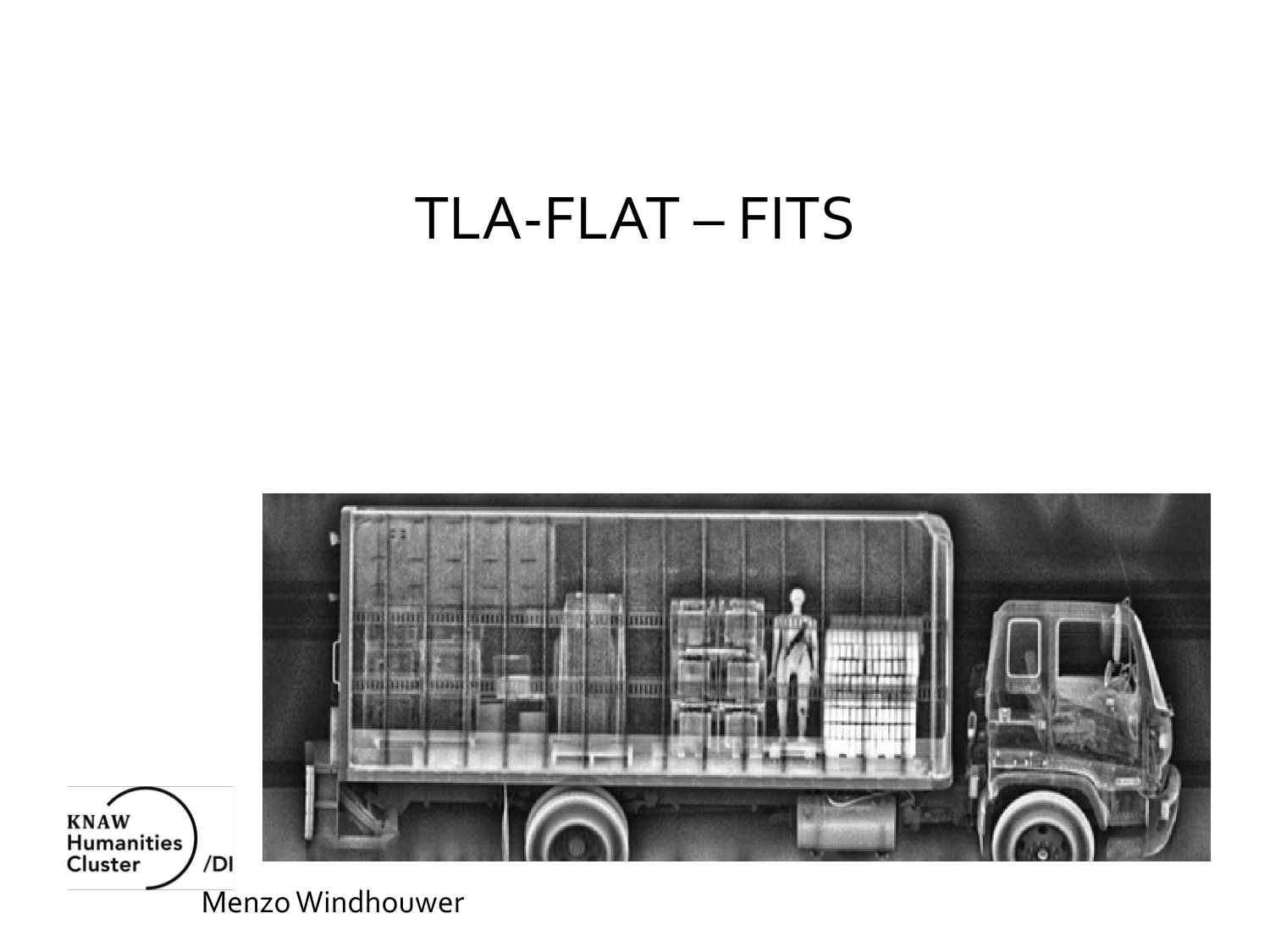# File Information Tool Set



- https://projects.iq.harvard.edu/fits
- "The File Information Tool Set (FITS) identifies, validates and extracts technical metadata for a range of file formats. It acts as a wrapper, invoki and managing the output from several other ope source tools. Output from these tools are conver into a common format, compared to one anothe consolidated into a single XML output file."
- Tools like tika, droid, jhove, file, mediainfo
- Extensible (*not tried yet*)
- Configurable, e.g. to skip some
- CLI or servlet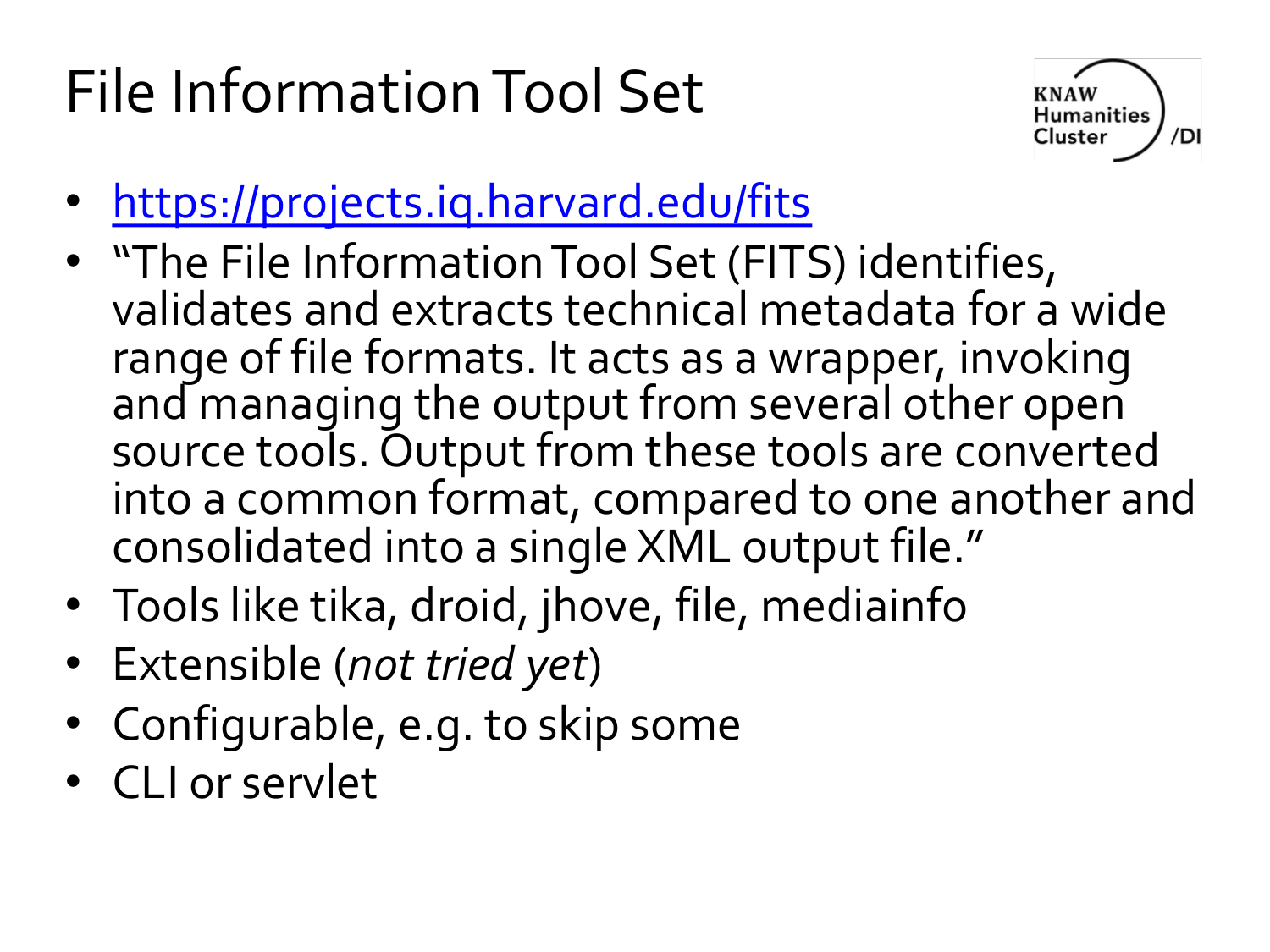#### FITS setup



- You can disable some tools you don't trust or are too expensive, e.g. recalculate a checksum
- Run it in a separate Tomcat with a restart policy, as mediainfo crashes from time to time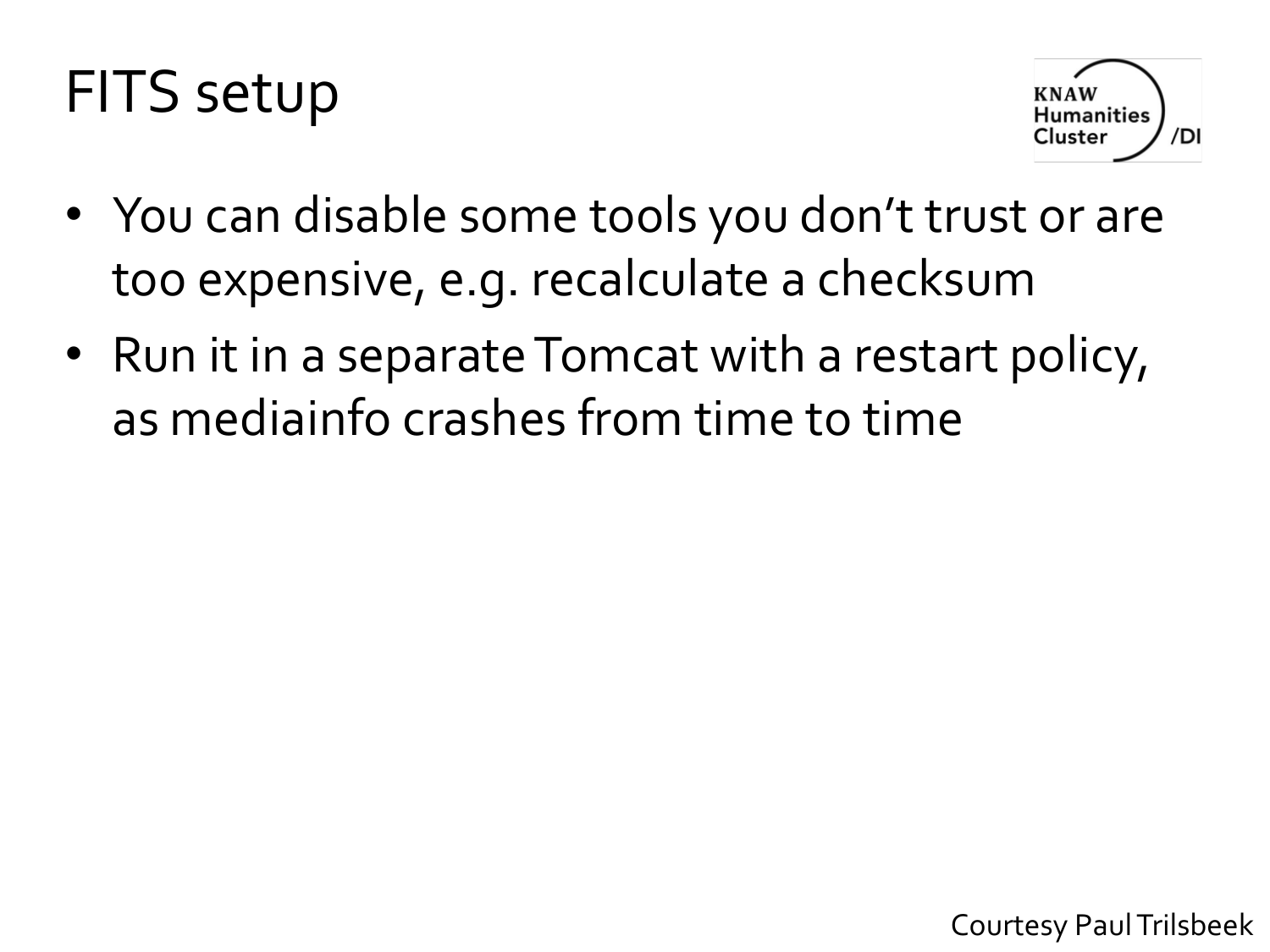## DoorKeeper action



- Run FITS on the resources to be ingested to
	- Confirm they are what they claim to be
	- Assert they have the right properties, e.g., bitrate or codec
	- Assign the correct MIME type
- Workflow
	- Call FITS to generate report XML
	- Find matching MIME types via XPaths
	- Check XPath assertions for each MIME Type
	- Accept MIME Type if all assertions are met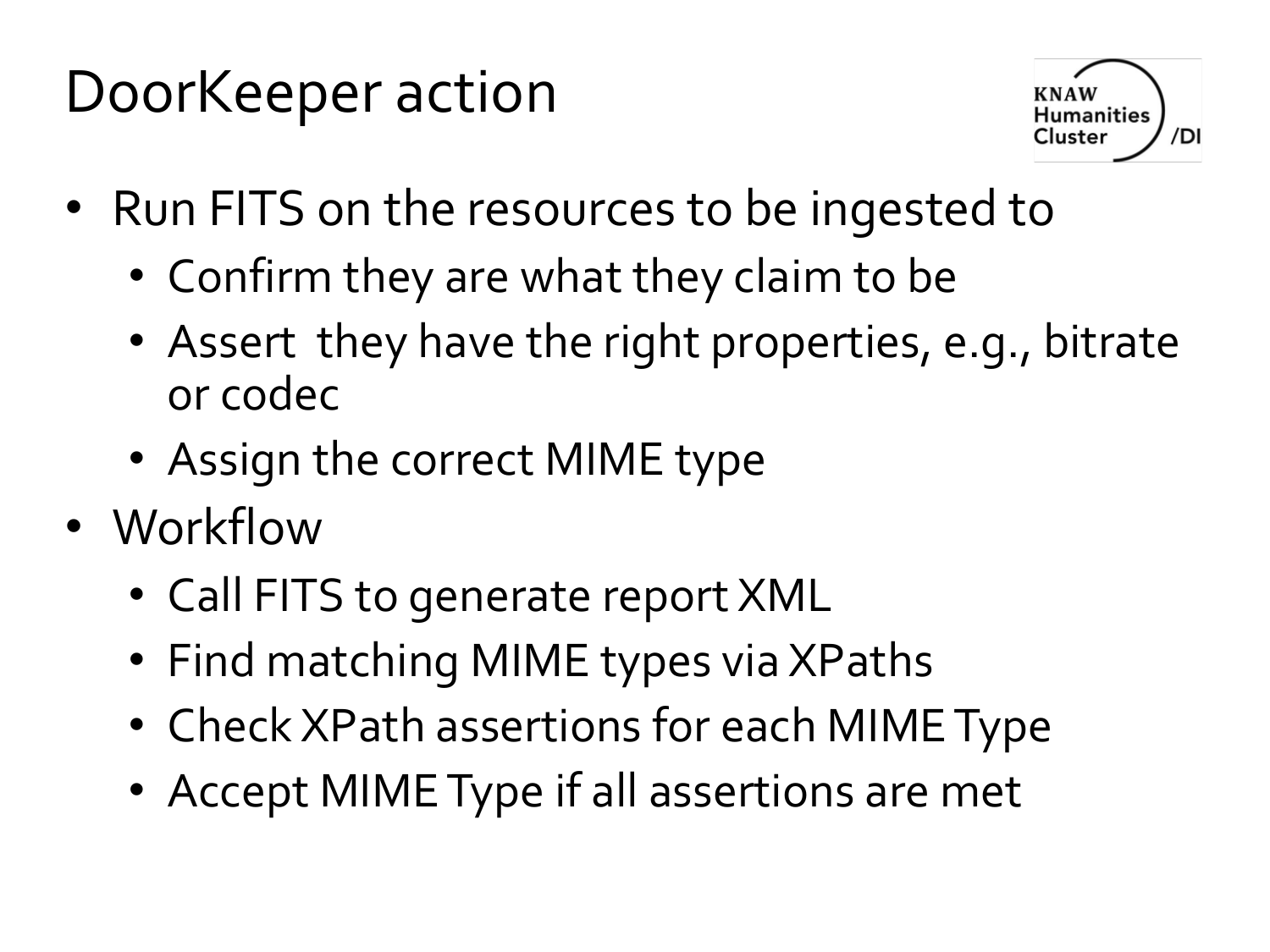## FITS report pt.1



• <fits xmlns="http://hul.harvard.edu/ois/xml/ns/fits/fits\_output" xmlns:xsi="http://www.w3.org/2001/XMLSchema-instance" xsi:schemaLocation="http://hul.harvard.edu/ois/xml/ns/fits/fits\_out put http://hul.harvard.edu/ois/xml/xsd/fits/fits\_output.xsd" version="1.4.0" timestamp="6/9/21 10:13 AM"> <identification> <identity format="PDF/A" mimetype="application/pdf" toolname="FITS" toolversion="1.4.0"> <tool toolname="Droid" toolversion="6.4"/> <tool toolname="Tika" toolversion="1.19.1"/> <version toolname="Droid" toolversion="6.4">2b</version> <externalIdentifier toolname="Droid" toolversion="6.4" type= "puid">fmt/477</externalIdentifier> </identity> </identification> …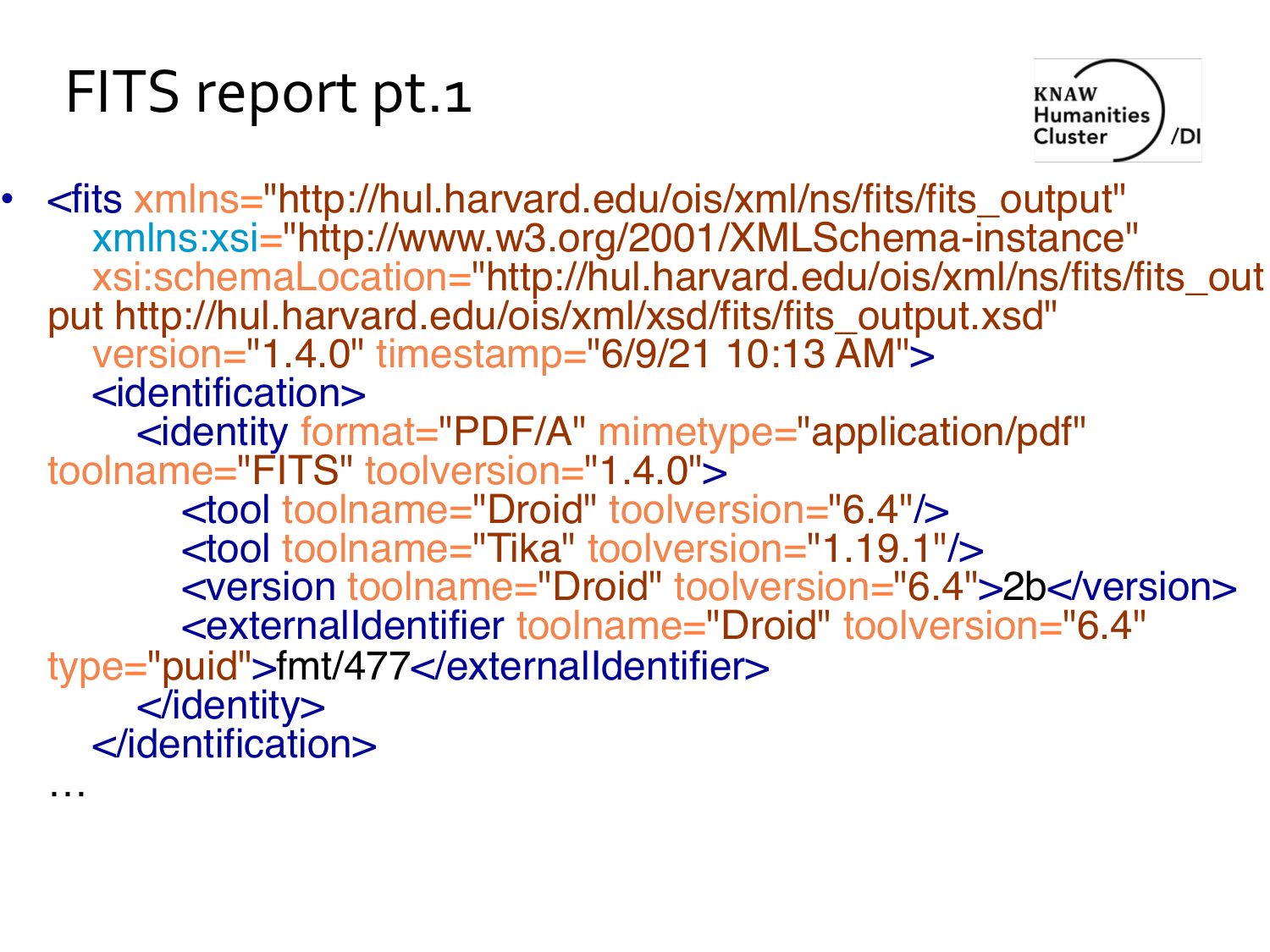# FITS report pt.2

• …



… <fileinfo> <size toolname= "Jhove" toolversion="1.20.1">1528498</size> <creatingApplicationName toolname= "Jhove" toolversion="1.20.1">Recoded by LuraDocument PDF v2.53/Digitized by the Internet Archive</creatingApplicationName> <lastmodified toolname= "Exiftool" toolversion="11.14" status="CONFLICT">2012:06:12 20:53:46Z</lastmodified> <lastmodified toolname="Tika" toolversion="1.19.1" status="CONFLICT" >2012-06-12T20:53:46Z</lastmodified> <created toolname= "Exiftool" toolversion="11.14" status="SINGLE\_RESULT">2012:06:12 20:53:12Z</created> <filepath toolname="OIS File Information" toolversion="0.2" status="SINGLE\_RESULT" >/app/flat/deposit/bags/test/bag-test-sip/data/test-sip/resources/Green Hornet 003.pdf</filepath> <filename toolname="OIS File Information" toolversion="0.2" status="SINGLE\_RESULT">Green Hornet 003.pdf</filename> <md5checksum toolname="OIS File Information" toolversion="0.2" status="SINGLE\_RESULT" >c494e5d1850af32bbbc8b0d21d8d8a37</md5checksum> <fslastmodified toolname="OIS File Information" toolversion="0.2" status="SINGLE\_RESULT" >1598948540000</fslastmodified> </fileinfo> <filestatus/>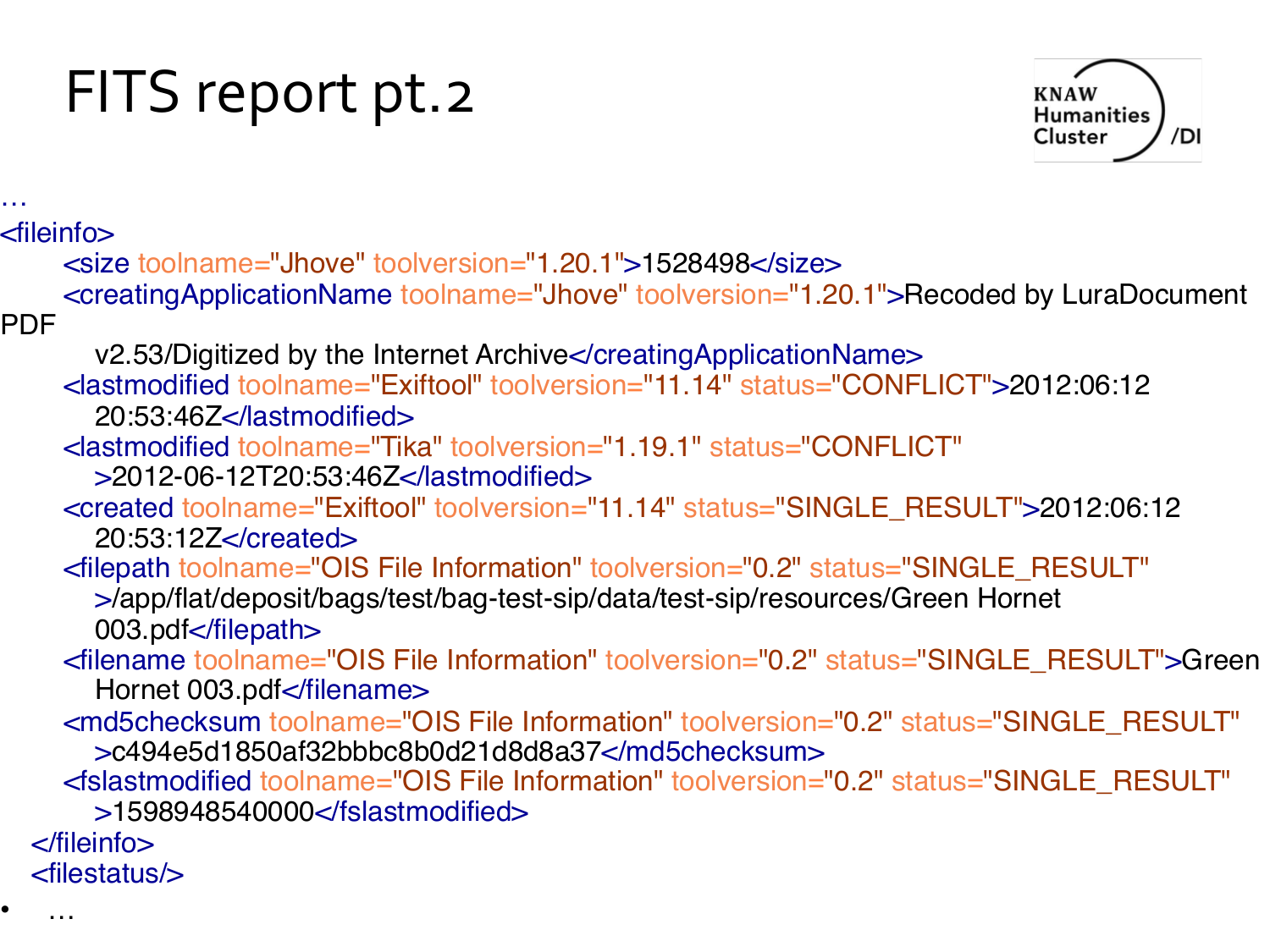### FITS report pt.3



… <metadata> <document> <subject toolname="Tika" toolversion="1.19.1" status="SINGLE\_RESULT" >http://archive.org/details/GreenHornetComics3</subject> <title toolname="Tika" toolversion="1.19.1" status="SINGLE\_RESULT">Green Hornet Comics # 3</title> <author toolname="Tika" toolversion="1.19.1" status="SINGLE\_RESULT">Fran Striker</author> <pageCount toolname="Tika" toolversion="1.19.1" status="SINGLE\_RESULT">30</pageCount> <standard> <docmd:document xmlns:docmd="http://www.fcla.edu/docmd"> <docmd:PageCount>30</docmd:PageCount> </docmd:document> </standard> </document> </metadata> <statistics fitsExecutionTime="2210"> <tool toolname="MediaInfo" toolversion="0.7.75" status="did not run"/> <tool toolname="OIS Audio Information" toolversion="0.1" status="did not run"/> <tool toolname="ADL Tool" toolversion="0.1" status="did not run"/> <tool toolname="VTT Tool" toolversion="0.1" status="did not run"/> <tool toolname="Droid" toolversion="6.4" executionTime="696"/> <tool toolname="Jhove" toolversion="1.20.1" executionTime="2158"/> <tool toolname="file utility" toolversion="5.38" executionTime="2172"/> <tool toolname="Exiftool" toolversion="11.14" executionTime="2070"/> <tool toolname="NLNZ Metadata Extractor" toolversion="3.6GA" executionTime="2048"/> <tool toolname="OIS File Information" toolversion="0.2" executionTime="679"/> <tool toolname="OIS XML Metadata" toolversion="0.2" status="did not run"/> <tool toolname="ffident" toolversion="0.2" executionTime="2054"/> <tool toolname="Tika" toolversion="1.19.1" executionTime="1748"/> </statistics> </fits>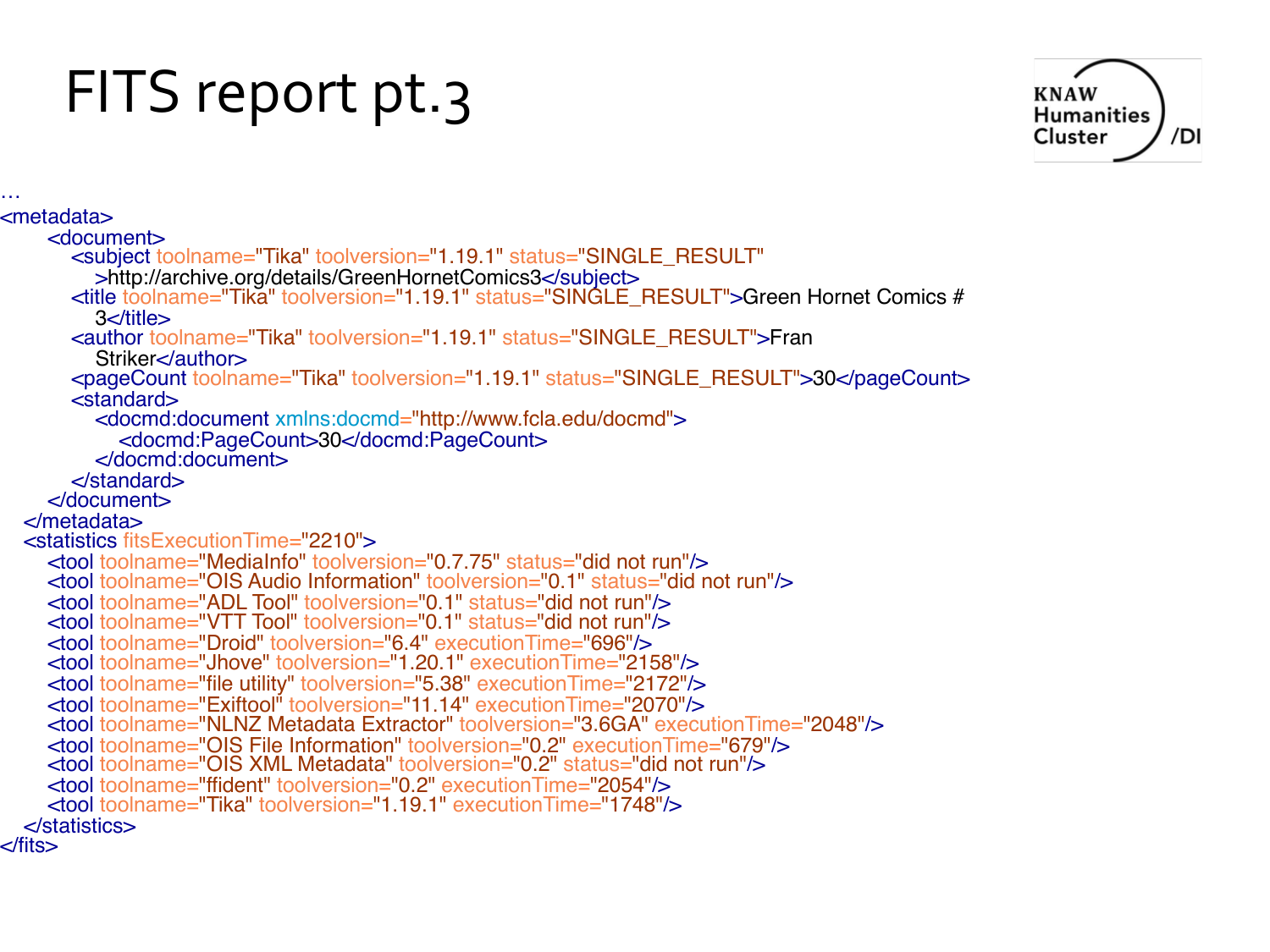#### Example 1

<mimetype value="audio/x-wav">

<assertions xpath="//fits:identity[fits:tool/@toolname = 'OIS Audio Information']/@format = 'Waveform Audio">

<assert xpath="/fits:fits/fits:fileinfo/fits:filename/replace(., '.\*\.', '') = 'wav'"

message="Your file [{replace(/fits:fits/fits:fileinfo/fits:filename,\$work,'')}] is a WAV file, but has a different file extension than '.wav"/>

<assert xpath="/fits:fits/fits:metadata/fits:audio/fits:sampleRate = ('44100', '48000')"

message="The sample rate of your audio file [{replace(/fits:fits/fits:fileinfo/fits:filename,\$work,'')}] is [{/fits:fits/fits:metadata/fits:audio/fits:sampleRate}], should be 44100 or 48000"/>

<assert xpath="/fits:fits/fits:metadata/fits:audio/fits:bitDepth = ('16', '24')"

```
message="The bit depth of your audio file [{replace(/fits:fits/fits:fileinfo/fits:filename,$work,'')}] is 
[{/fits:fits/fits:metadata/fits:audio/fits:bitDepth}], should be 16 or 24"/>
```
<assert xpath="/fits:fits/fits:metadata/fits:audio/fits:channels = ('1', '2')"

message="Your audio file [{replace(/fits:fits/fits:fileinfo/fits:filename,\$work,'')}] has [{/fits:fits/fits:metadata/fits:audio/fits:channels}] channels, should be 1 or 2"/>

<assert xpath="/fits:fits/fits:metadata/fits:audio/fits:audioDataEncoding[@toolname = 'OIS Audio Information'] = 'PCM'"

message="Your audio file [{replace(/fits:fits/fits:fileinfo/fits:filename,\$work,'')}] has the encoding [{/fits:fits/fits:metadata/fits:audio/fits:audioDataEncoding[@toolname = 'OIS Audio Information']}], should be 'PCM'"/>

</assertions>

</mimetype> Courtesy Paul Trilsbeek

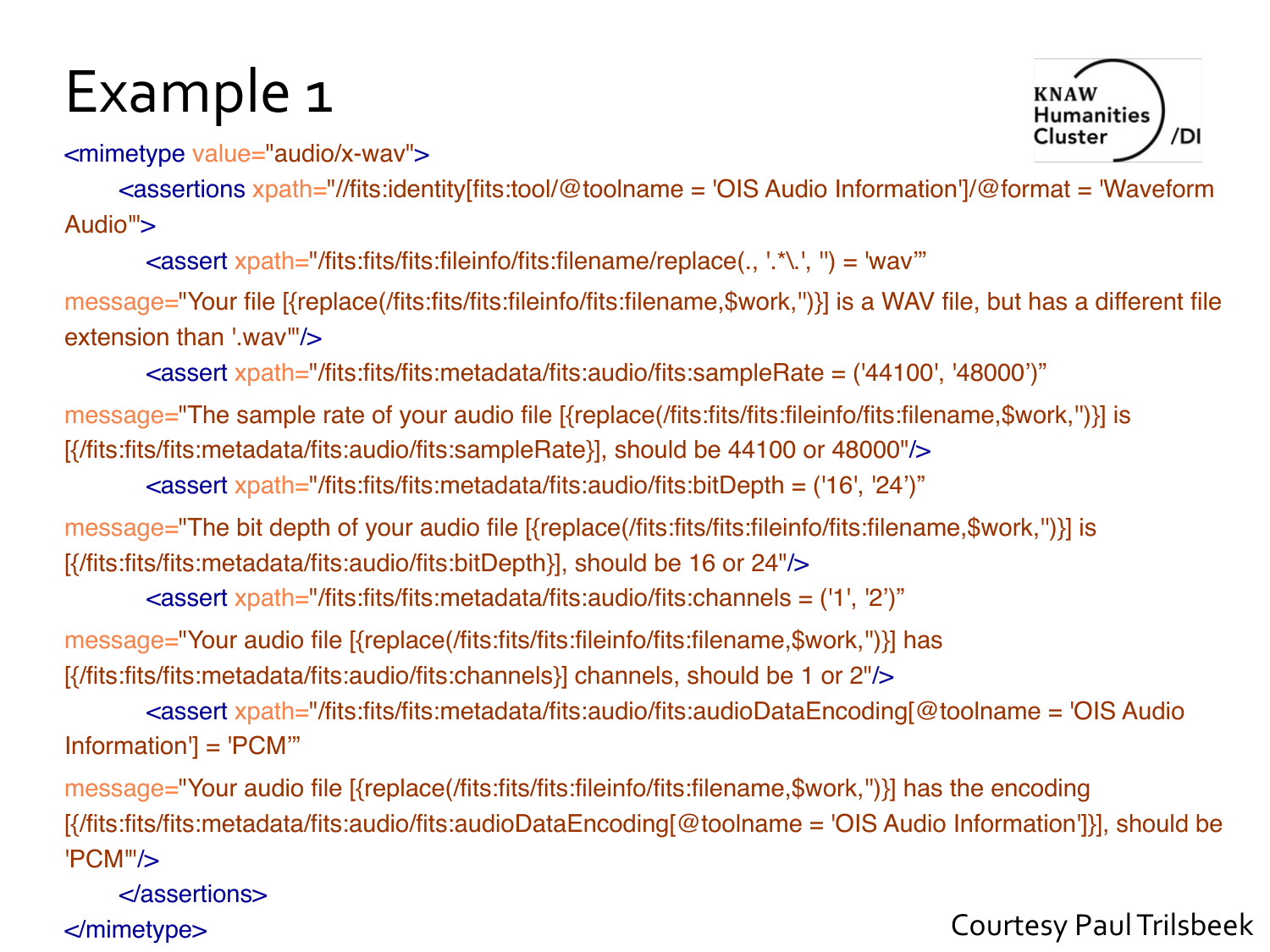#### Example 2



<mimetype value="text/x-eaf+xml" xpath="//fits:identity/@mimetype='text/xml'">

<assertions xpath="/fits:fits/fits:fileinfo/fits:filename/replace(., '.\*\.', '') = 'eaf'">

<assert<br>xpath="exists(/fits:fits/fits:metadata/fits:text/fits:markupLanguage[startswith(., 'http://www.mpi.nl/tools/elan/EAFv')])" message="Your ELAN file [{replace(/fits:fits/fits:fileinfo/fits:filename,\$work,'')}] does not contain a valid schema declaration"/>

<assert xpath="/fits:fits/fits:metadata/fits:text/fits:charset = 'UTF-8"<br>message="The character encoding of your ELAN file  $[$ {replace(/fits:fits/fits:fileinfo/fits:filename,\$work,")}] is [{/fits:fits/fits:metadata/fits:text/fits:charset}], should be UTF-8"/> <assert xpath="/fits:fits/fits:filestatus/fits:valid = 'true'" message="Your ELAN file [{replace(/fits:fits/fits:fileinfo/fits:filename,\$work,'')}] is not a valid XML file"/>

</assertions> </mimetype>

Courtesy Paul Trilsbeek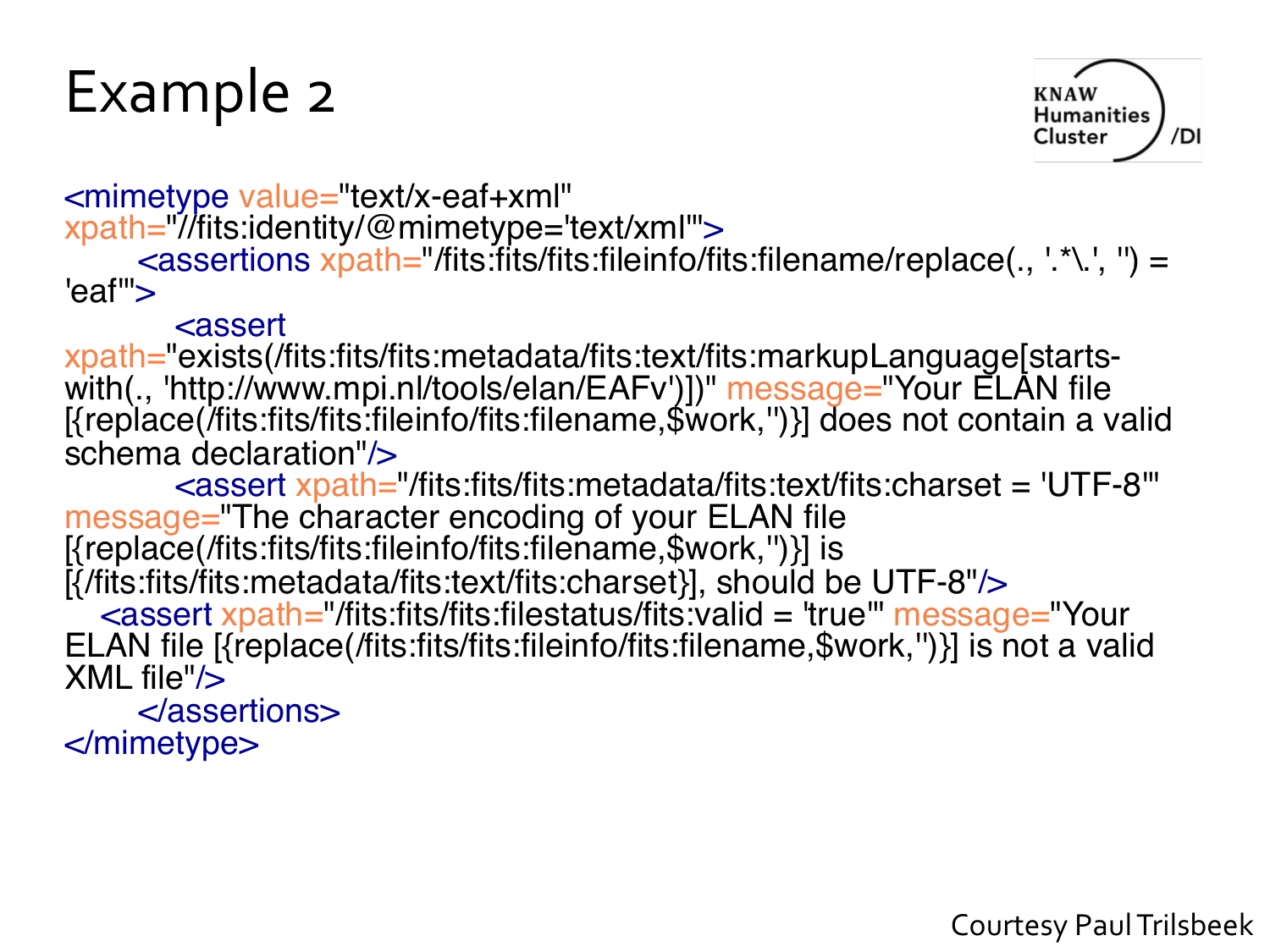# To share or not to share?



- Assertions to determine proper MIME type for too generic MIME types, e.g. application/xml and video/mpeg
- Java lib/cli to validate assertions
- FITS extensions, if any